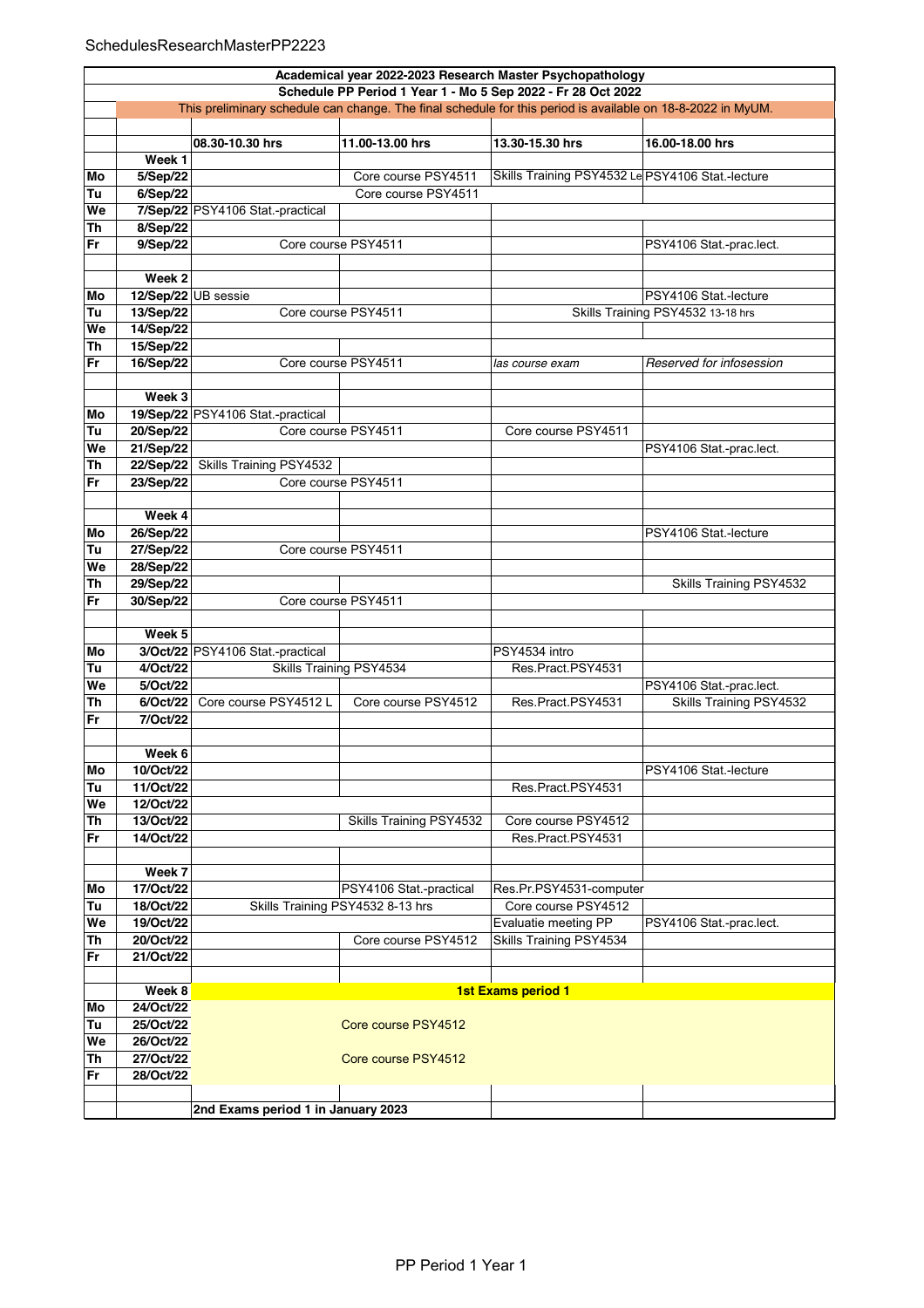|          | Academical year 2022-2023 Research Master Psychopathology<br>Schedule PP Period 2 Year 1 - Mo 31 Oct 2022 - Fr 23 Dec 2022 |                                   |                         |                           |                                 |  |  |
|----------|----------------------------------------------------------------------------------------------------------------------------|-----------------------------------|-------------------------|---------------------------|---------------------------------|--|--|
|          | This preliminary schedule can change. The final schedule for this period is available on 13-10-2022 in MyUM.               |                                   |                         |                           |                                 |  |  |
|          |                                                                                                                            |                                   |                         |                           |                                 |  |  |
|          |                                                                                                                            | 08.30-10.30 hrs                   | 11.00-13.00 hrs         | 13.30-15.30 hrs           | 16.00-18.00 hrs                 |  |  |
|          | Week 1                                                                                                                     |                                   |                         |                           |                                 |  |  |
| Mo       | 31/Oct/22                                                                                                                  |                                   |                         |                           |                                 |  |  |
| Tu       | 1/Nov/22                                                                                                                   |                                   |                         |                           | Core course PSY4512 13.30-18.00 |  |  |
| We       | 2/Nov/22                                                                                                                   |                                   |                         |                           | PSY4106 Stat -lecture           |  |  |
| Th       | 3/Nov/22                                                                                                                   |                                   |                         | Skills Training PSY4533   |                                 |  |  |
| Fr       | 4/Nov/22                                                                                                                   |                                   |                         |                           |                                 |  |  |
|          |                                                                                                                            |                                   |                         |                           |                                 |  |  |
|          | Week <sub>2</sub>                                                                                                          |                                   |                         |                           |                                 |  |  |
| Mo       |                                                                                                                            | 7/Nov/22 PSY4106 Stat.-practical  |                         |                           |                                 |  |  |
| Tu       | 8/Nov/22                                                                                                                   |                                   |                         |                           |                                 |  |  |
| We       | 9/Nov/22                                                                                                                   |                                   |                         |                           | PSY4106 Stat.-prac.lect.        |  |  |
| Th       | 10/Nov/22                                                                                                                  |                                   |                         | Skills Training PSY4533   |                                 |  |  |
| Fr       | 11/Nov/22                                                                                                                  |                                   |                         |                           |                                 |  |  |
|          |                                                                                                                            |                                   |                         |                           |                                 |  |  |
|          | Week 3                                                                                                                     |                                   |                         |                           |                                 |  |  |
| Mo       | 14/Nov/22                                                                                                                  |                                   |                         |                           | PSY4106 Stat.-lecture           |  |  |
| Tu       | 15/Nov/22                                                                                                                  |                                   |                         |                           |                                 |  |  |
| We       | 16/Nov/22                                                                                                                  |                                   |                         |                           |                                 |  |  |
| Th       | 17/Nov/22                                                                                                                  |                                   | Skills Training PSY4533 |                           |                                 |  |  |
| Fr       | 18/Nov/22                                                                                                                  |                                   |                         |                           |                                 |  |  |
|          |                                                                                                                            |                                   |                         |                           |                                 |  |  |
|          | Week 4                                                                                                                     |                                   |                         |                           |                                 |  |  |
| Mo       |                                                                                                                            | 21/Nov/22 PSY4106 Stat.-practical |                         | Core course PSY4513       |                                 |  |  |
| Tu       | 22/Nov/22                                                                                                                  |                                   |                         |                           |                                 |  |  |
| We       | 23/Nov/22                                                                                                                  |                                   | Skills Training PSY4533 |                           | PSY4106 Stat.-prac.lect.        |  |  |
| Th       | 24/Nov/22                                                                                                                  |                                   | Core course PSY4513     | Skills Training PSY4533   |                                 |  |  |
| Fr       | 25/Nov/22                                                                                                                  |                                   |                         |                           |                                 |  |  |
|          |                                                                                                                            |                                   |                         |                           |                                 |  |  |
|          | Week <sub>5</sub>                                                                                                          |                                   |                         |                           |                                 |  |  |
| Mo       | 28/Nov/22<br>29/Nov/22                                                                                                     |                                   |                         | Core course PSY4513       |                                 |  |  |
| Tu       | 30/Nov/22                                                                                                                  |                                   | Skills Training PSY4534 |                           |                                 |  |  |
| We<br>Th | 1/Dec/22                                                                                                                   |                                   | Core course PSY4513     | Skills Training PSY4533   | PSY4106 Stat.-prac.lect.        |  |  |
| Fr       | 2/Dec/22                                                                                                                   |                                   |                         |                           |                                 |  |  |
|          |                                                                                                                            |                                   |                         |                           |                                 |  |  |
|          | Week 6                                                                                                                     |                                   |                         |                           |                                 |  |  |
| Mo       | 5/Dec/22                                                                                                                   |                                   |                         | Core course PSY4513       |                                 |  |  |
| Tu       | 6/Dec/22                                                                                                                   |                                   |                         |                           |                                 |  |  |
| We       | 7/Dec/22                                                                                                                   |                                   |                         |                           |                                 |  |  |
| Th       | 8/Dec/22                                                                                                                   |                                   | Core course PSY4513     | Skills Training PSY4533   |                                 |  |  |
| Fr       | 9/Dec/22                                                                                                                   |                                   |                         |                           |                                 |  |  |
|          |                                                                                                                            |                                   |                         |                           |                                 |  |  |
|          | Week 7                                                                                                                     |                                   |                         |                           |                                 |  |  |
| Mo       | 12/Dec/22                                                                                                                  |                                   |                         | Core course PSY4513       |                                 |  |  |
| Tu       | 13/Dec/22                                                                                                                  |                                   |                         |                           |                                 |  |  |
| We       | 14/Dec/22                                                                                                                  |                                   |                         |                           | PSY4106 Stat.- Quest.hour       |  |  |
| Th       | 15/Dec/22                                                                                                                  |                                   | Core course PSY4513     | Skills Training PSY4533   |                                 |  |  |
| Fr       | 16/Dec/22                                                                                                                  |                                   |                         |                           |                                 |  |  |
|          |                                                                                                                            |                                   |                         |                           |                                 |  |  |
|          | Week 8                                                                                                                     |                                   |                         | <b>1st Exams period 2</b> |                                 |  |  |
| Mo       | 19/Dec/22                                                                                                                  |                                   |                         |                           |                                 |  |  |
| Tu       | 20/Dec/22                                                                                                                  |                                   |                         |                           |                                 |  |  |
| We       | 21/Dec/22                                                                                                                  |                                   |                         |                           |                                 |  |  |
| Th       | 22/Dec/22                                                                                                                  | 1st Exam PSY4106                  |                         |                           |                                 |  |  |
| Fr       | 23/Dec/22                                                                                                                  |                                   |                         |                           |                                 |  |  |
|          |                                                                                                                            |                                   |                         |                           |                                 |  |  |
|          |                                                                                                                            | 2nd Exams period 2 in Febr. 2023  |                         |                           |                                 |  |  |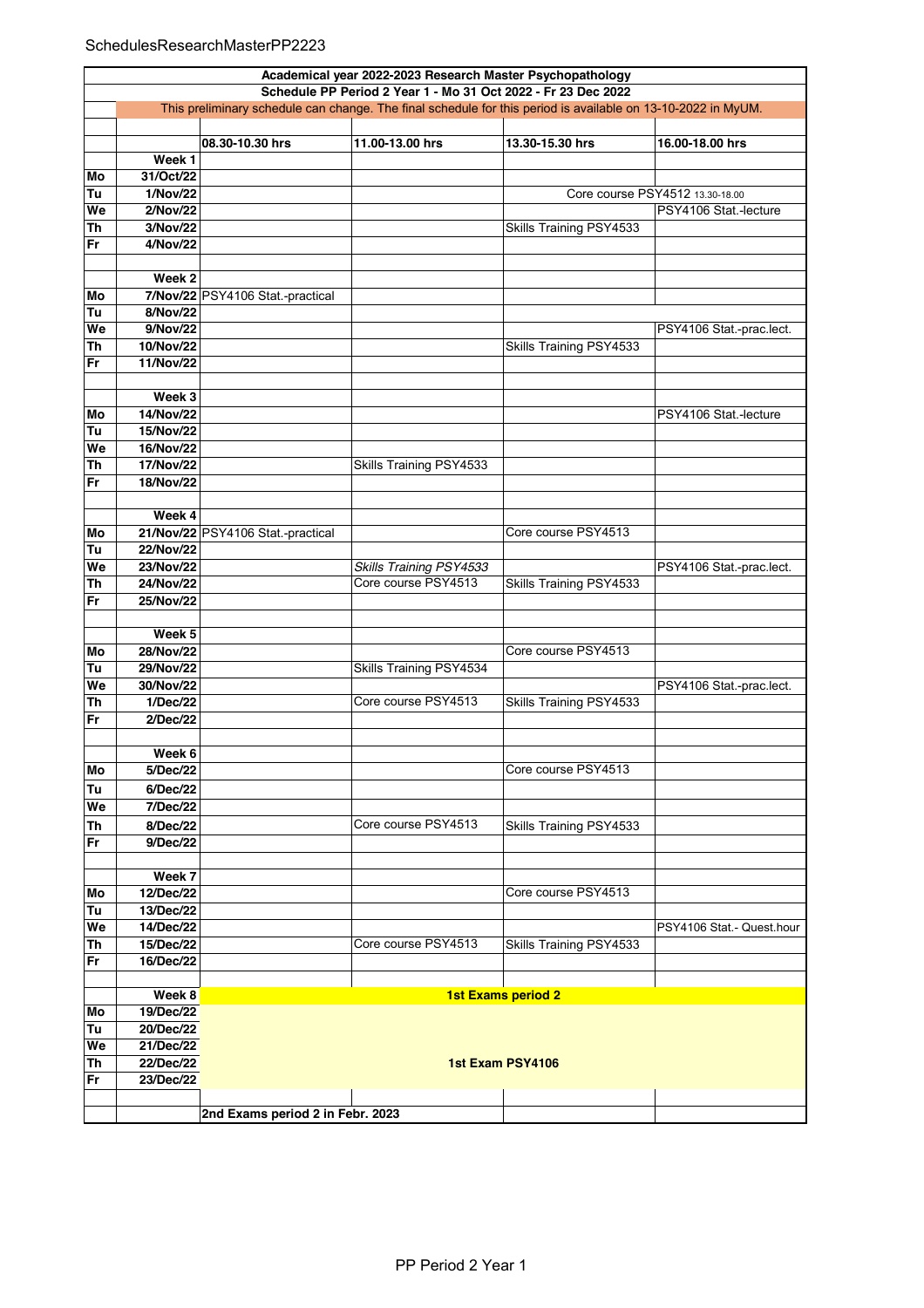## SchedulesResearchMasterPP2223

|           | Academical year 2022-2023 Research Master Psychopathology                                                    |                                          |                         |                                             |                         |  |  |  |
|-----------|--------------------------------------------------------------------------------------------------------------|------------------------------------------|-------------------------|---------------------------------------------|-------------------------|--|--|--|
|           | Schedule PP Period 3 Year 1 - Mo 9 Jan 2023 - Fr 03 Feb 2023                                                 |                                          |                         |                                             |                         |  |  |  |
|           | This preliminary schedule can change. The final schedule for this period is available on 15-12-2022 in MyUM. |                                          |                         |                                             |                         |  |  |  |
|           |                                                                                                              |                                          |                         |                                             |                         |  |  |  |
|           |                                                                                                              | 08.30-10.30 hrs                          | 11.00-13.00 hrs         | 13.30-15.30 hrs                             | 16.00-18.00 hrs         |  |  |  |
|           | Week <sub>1</sub>                                                                                            |                                          |                         |                                             |                         |  |  |  |
| Mo        | 9/Jan/23                                                                                                     |                                          | Core Course PSY4521     |                                             |                         |  |  |  |
| Tu        | 10/Jan/23                                                                                                    |                                          |                         |                                             |                         |  |  |  |
| We        | 11/Jan/23                                                                                                    |                                          | <b>SCED</b>             | Reserved for infosession                    |                         |  |  |  |
| Th        | 12/Jan/23                                                                                                    |                                          | Core Course PSY4521     |                                             |                         |  |  |  |
| Fr        |                                                                                                              | 13/Jan/23 Skills Training PSY4108        |                         | Colloq.Lect.PSY4100                         |                         |  |  |  |
|           |                                                                                                              |                                          |                         |                                             |                         |  |  |  |
|           | Week 2                                                                                                       |                                          |                         |                                             |                         |  |  |  |
| Mo        | 16/Jan/23                                                                                                    |                                          | Core Course PSY4521     |                                             |                         |  |  |  |
| Tu        | 17/Jan/23                                                                                                    |                                          |                         | Skills training PSY4534                     | stagevoorlichting       |  |  |  |
| We        | 18/Jan/23                                                                                                    |                                          |                         |                                             |                         |  |  |  |
| <b>Th</b> | 19/Jan/23                                                                                                    |                                          | Core Course PSY4521     |                                             |                         |  |  |  |
| Fr        | 20/Jan/23                                                                                                    |                                          | Skills Training PSY4108 | Core Course PSY4521                         | internship              |  |  |  |
|           |                                                                                                              |                                          |                         |                                             |                         |  |  |  |
|           | Week 3                                                                                                       |                                          |                         |                                             |                         |  |  |  |
| Mo        | 23/Jan/23                                                                                                    |                                          | Core Course PSY4521     |                                             |                         |  |  |  |
| Tu        | 24/Jan/23                                                                                                    | Core Course PSY4521                      |                         |                                             |                         |  |  |  |
| We        | 25/Jan/23                                                                                                    |                                          |                         |                                             |                         |  |  |  |
| Th        | 26/Jan/23                                                                                                    |                                          |                         | Core Course PSY4521 - 10.00-17.00 To Leuven |                         |  |  |  |
| Fr        | 27/Jan/23                                                                                                    |                                          | Skills Training PSY4108 | Colloq.Lect.PSY4100                         | Skills Training PSY4108 |  |  |  |
|           |                                                                                                              |                                          |                         |                                             |                         |  |  |  |
|           | Week 4                                                                                                       | 2nd exams period 1/1st exams period 3    |                         |                                             |                         |  |  |  |
| Mo        | 30/Jan/23                                                                                                    | Core Course PSY4521                      |                         |                                             |                         |  |  |  |
| Tu        | 31/Jan/23                                                                                                    |                                          |                         |                                             |                         |  |  |  |
| We        | 1/Feb/23                                                                                                     | <b>Skills Training PSY4108</b>           |                         |                                             |                         |  |  |  |
| <b>Th</b> | 2/Feb/23                                                                                                     | 1st Exam PSY4108                         |                         |                                             |                         |  |  |  |
| Fr        | 3/Feb/23                                                                                                     | Core Course PSY4521 Symposium 9.00-16.30 |                         |                                             |                         |  |  |  |
|           |                                                                                                              |                                          |                         |                                             |                         |  |  |  |
|           | 2nd exams Period 3 in Apr. 2023                                                                              |                                          |                         |                                             |                         |  |  |  |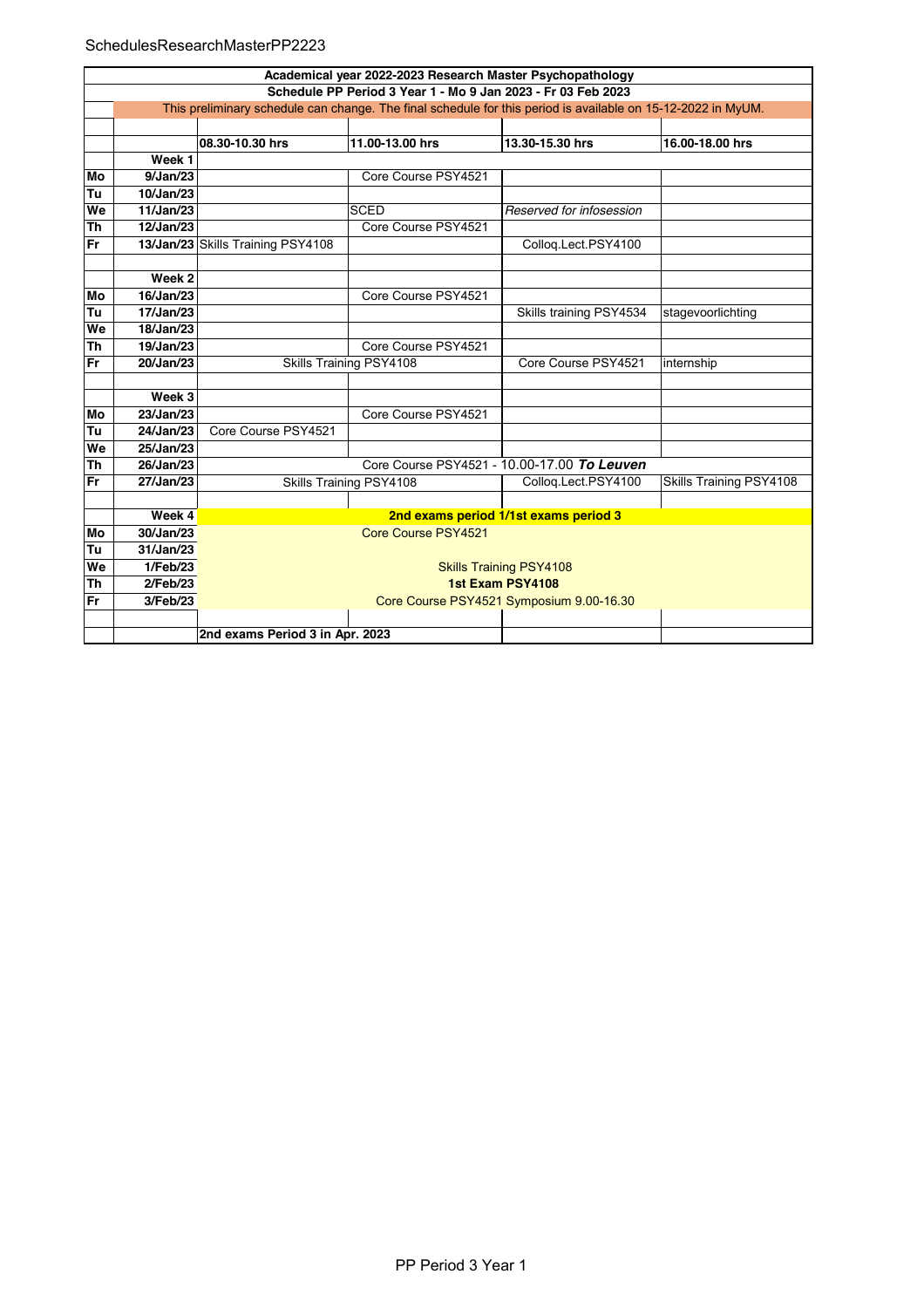|    | Academical year 2022-2023 Research Master Psychopathology                                                    |                                  |                              |                                             |                          |  |  |  |
|----|--------------------------------------------------------------------------------------------------------------|----------------------------------|------------------------------|---------------------------------------------|--------------------------|--|--|--|
|    | Schedule PP Period 4 Year 1 - Mo 06 Feb 2023 - Fr 7 Apr 2023                                                 |                                  |                              |                                             |                          |  |  |  |
|    | This preliminary schedule can change. The final schedule for this period is available on 19-01-2023 in MyUM. |                                  |                              |                                             |                          |  |  |  |
|    |                                                                                                              |                                  |                              |                                             |                          |  |  |  |
|    |                                                                                                              | 08.30-10.30 hrs                  | 11.00-13.00 hrs              | 13.30-15.30 hrs                             | 16.00-18.00 hrs          |  |  |  |
|    | Week 1                                                                                                       |                                  |                              |                                             |                          |  |  |  |
| Mo | 6/Feb/23                                                                                                     |                                  |                              | Core Course PSY4514                         |                          |  |  |  |
| Tu | 7/Feb/23                                                                                                     |                                  | PSY4435: openingslecture     | PSY4435: scannexus?                         |                          |  |  |  |
| We | 8/Feb/23                                                                                                     |                                  | PSY4435 Workshop             |                                             |                          |  |  |  |
| Th | 9/Feb/23                                                                                                     |                                  | Core Course PSY4514          |                                             | PSY4435 Workshop         |  |  |  |
| Fr |                                                                                                              | 10/Feb/23 PSY4435 Workshop       | Core Course PSY4514          | Colloq.Lect.PSY4100                         |                          |  |  |  |
|    |                                                                                                              |                                  |                              |                                             |                          |  |  |  |
|    | Week 2                                                                                                       |                                  |                              |                                             |                          |  |  |  |
| Mo | 13/Feb/23                                                                                                    |                                  |                              | Core Course PSY4514                         | PSY4107 Stat -lecture    |  |  |  |
| Tu | 14/Feb/23                                                                                                    |                                  | PSY4435 Workshop             |                                             |                          |  |  |  |
| We | 15/Feb/23                                                                                                    |                                  | PSY4107 Stat.-practical      | PSY4107 selfstudy                           |                          |  |  |  |
| Th | 16/Feb/23                                                                                                    |                                  | PSY4435 Workshop             | Core Course PSY4514                         |                          |  |  |  |
| Fr | 17/Feb/23                                                                                                    |                                  |                              | Colloq.Lect.PSY4100                         | PSY4107 Stat -prac.lect. |  |  |  |
|    |                                                                                                              |                                  |                              |                                             |                          |  |  |  |
|    | Week 3                                                                                                       |                                  |                              |                                             |                          |  |  |  |
| Mo | 20/Feb/23                                                                                                    |                                  |                              | Week 3 Carnival Break - No lessons          |                          |  |  |  |
| Tu | 21/Feb/23                                                                                                    |                                  |                              |                                             |                          |  |  |  |
| We | 22/Feb/23                                                                                                    |                                  |                              |                                             |                          |  |  |  |
| Th | 23/Feb/23                                                                                                    |                                  |                              |                                             |                          |  |  |  |
| Fr | 24/Feb/23                                                                                                    |                                  |                              |                                             |                          |  |  |  |
|    |                                                                                                              |                                  |                              |                                             |                          |  |  |  |
|    | Week 4                                                                                                       |                                  |                              |                                             |                          |  |  |  |
| Mo | 27/Feb/23                                                                                                    |                                  |                              | Core Course PSY4514                         | PSY4107 Stat -lecture    |  |  |  |
| Tu | 28/Feb/23                                                                                                    |                                  |                              | PSY4435 Workshop                            |                          |  |  |  |
| We | 1/Mar/23                                                                                                     |                                  | PSY4107 Stat.-practical      | PSY4107 selfstudy                           | PSY4107 Stat -prac.lect. |  |  |  |
| Th | 2/Mar/23                                                                                                     |                                  | 2nd Exam PSY4106 09.00-12.00 | Core Course PSY4514                         |                          |  |  |  |
| Fr | 3/Mar/23                                                                                                     |                                  | Core Course PSY4514          |                                             |                          |  |  |  |
|    |                                                                                                              |                                  |                              |                                             |                          |  |  |  |
|    | Week 5                                                                                                       |                                  |                              |                                             |                          |  |  |  |
| Mo | 6/Mar/23                                                                                                     |                                  |                              | Core Course PSY4514                         | PSY4107 Stat -lecture    |  |  |  |
| Tu | 7/Mar/23                                                                                                     |                                  |                              |                                             | PSY4435 Workshop         |  |  |  |
| We | 8/Mar/23                                                                                                     |                                  |                              |                                             |                          |  |  |  |
| Th | 9/Mar/23                                                                                                     |                                  | PSY4534                      |                                             |                          |  |  |  |
| Fr | 10/Mar/23                                                                                                    |                                  | Exam PSY4514 09.00-12.00     | Colloq.Lect.PSY4100                         |                          |  |  |  |
|    |                                                                                                              |                                  |                              |                                             |                          |  |  |  |
|    | Week 6                                                                                                       |                                  |                              |                                             |                          |  |  |  |
| Mo | 13/Mar/23                                                                                                    | Core Course PSY4519              |                              | Core Course PSY4519                         |                          |  |  |  |
| Tu | 14/Mar/23                                                                                                    |                                  |                              | PSY4435 Workshop                            |                          |  |  |  |
| We | 15/Mar/23                                                                                                    |                                  | PSY4107 Stat.-practical      | PSY4107 selfstudy                           | PSY4107 Stat.-prac.lect. |  |  |  |
| Th | 16/Mar/23<br>17/Mar/23                                                                                       |                                  | Core Course PSY4519          |                                             |                          |  |  |  |
| Fr |                                                                                                              |                                  |                              | Colloq.Lect.PSY4100                         |                          |  |  |  |
|    | Week 7                                                                                                       |                                  |                              |                                             |                          |  |  |  |
| Mo | 20/Mar/23                                                                                                    |                                  | Core Course PSY4519          | Core Course PSY4519                         | PSY4107 Stat.-lecture    |  |  |  |
| Tu | 21/Mar/23                                                                                                    |                                  |                              | PSY4435 Workshop                            |                          |  |  |  |
| We | 22/Mar/23                                                                                                    |                                  |                              |                                             |                          |  |  |  |
| Th | 23/Mar/23                                                                                                    |                                  | Core Course PSY4519          |                                             |                          |  |  |  |
| Fr | 24/Mar/23                                                                                                    |                                  |                              | Collog.Lect.PSY4100                         |                          |  |  |  |
|    |                                                                                                              |                                  |                              |                                             |                          |  |  |  |
|    | Week 8                                                                                                       |                                  |                              |                                             |                          |  |  |  |
| Mo | 27/Mar/23                                                                                                    |                                  | Core Course PSY4519          |                                             | Core Course PSY4519      |  |  |  |
| Tu | 28/Mar/23                                                                                                    |                                  | PSY4435: Presentations par   | Skills training PSY4534                     |                          |  |  |  |
| We |                                                                                                              | 29/Mar/23 PSY4435: Presentations | PSY4107 Stat.-practical      | PSY4107 selfstudy                           | PSY4107 Stat.-prac.lect. |  |  |  |
| Th | 30/Mar/23                                                                                                    |                                  | Core Course PSY4519          |                                             |                          |  |  |  |
| Fr | 31/Mar/23                                                                                                    |                                  |                              |                                             |                          |  |  |  |
|    |                                                                                                              |                                  |                              |                                             |                          |  |  |  |
|    | Week 9                                                                                                       |                                  |                              | <b>1st Exams period 4</b>                   |                          |  |  |  |
| Mo | 3/Apr/23                                                                                                     |                                  | Core Course PSY4519          |                                             | Core Course PSY4519      |  |  |  |
| Tu | 4/Apr/23                                                                                                     |                                  |                              | 1st Exam PSY4435                            |                          |  |  |  |
| We | 5/Apr/23                                                                                                     |                                  |                              |                                             |                          |  |  |  |
| Th | 6/Apr/23                                                                                                     |                                  | Core Course PSY4519          |                                             |                          |  |  |  |
| Fr | 7/Apr/23                                                                                                     |                                  |                              | Good Friday - No lessons, university closed |                          |  |  |  |
|    |                                                                                                              |                                  |                              |                                             |                          |  |  |  |
|    |                                                                                                              | 2nd exams Period 4 in July 2023  |                              |                                             |                          |  |  |  |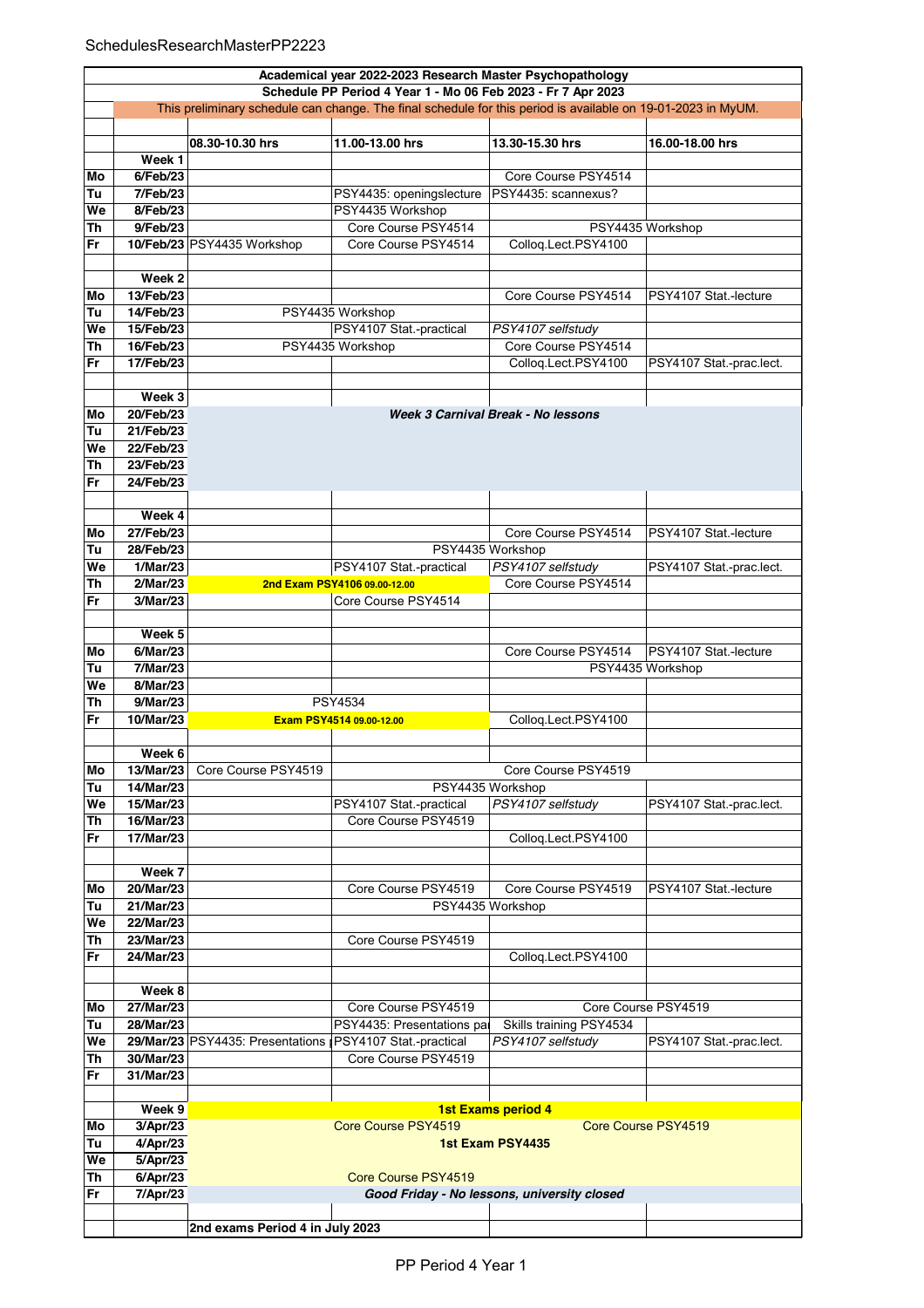## SchedulesResearchMasterPP2223

|                 | Academical year 2022-2023 Research Master Psychopathology                                                                                                                    |                                                                    |                         |                                               |                              |  |  |
|-----------------|------------------------------------------------------------------------------------------------------------------------------------------------------------------------------|--------------------------------------------------------------------|-------------------------|-----------------------------------------------|------------------------------|--|--|
|                 | Schedule PP Period 5 Year 1 - Mo 10 Apr 2023 - Fr 9 Jun 2023<br>This preliminary schedule can change. The final schedule for this period is available on 23-03-2023 in MyUM. |                                                                    |                         |                                               |                              |  |  |
|                 |                                                                                                                                                                              |                                                                    |                         |                                               |                              |  |  |
|                 |                                                                                                                                                                              | 08.30-10.30 hrs                                                    | 11.00-13.00 hrs         | 13.30-15.30 hrs                               | 16.00-18.00 hrs              |  |  |
|                 | Week 1                                                                                                                                                                       |                                                                    |                         | 2nd Exams period $2 (+ 3)$                    |                              |  |  |
| Mo              | 10/Apr/23                                                                                                                                                                    |                                                                    |                         | Easter Monday - No lessons, university closed |                              |  |  |
| Tu              | 11/Apr/23                                                                                                                                                                    |                                                                    |                         |                                               |                              |  |  |
| We              | 12/Apr/23                                                                                                                                                                    |                                                                    | 2nd Exam PSY4108        |                                               |                              |  |  |
| Th              | 13/Apr/23                                                                                                                                                                    |                                                                    |                         |                                               |                              |  |  |
| Fr              | 14/Apr/23                                                                                                                                                                    |                                                                    |                         |                                               |                              |  |  |
|                 |                                                                                                                                                                              |                                                                    |                         |                                               |                              |  |  |
|                 | Week <sub>2</sub>                                                                                                                                                            |                                                                    |                         |                                               |                              |  |  |
| Mo              | 17/Apr/23                                                                                                                                                                    |                                                                    |                         |                                               | PSY4107 Adv.Stat.II-lect.    |  |  |
| Tu<br>We        | 18/Apr/23                                                                                                                                                                    |                                                                    |                         |                                               |                              |  |  |
| Th              | 19/Apr/23<br>20/Apr/23                                                                                                                                                       |                                                                    |                         |                                               |                              |  |  |
| Fr              | 21/Apr/23                                                                                                                                                                    |                                                                    |                         | Colloq.Lect.PSY4100                           |                              |  |  |
|                 |                                                                                                                                                                              |                                                                    |                         |                                               |                              |  |  |
|                 | Week <sub>3</sub>                                                                                                                                                            |                                                                    |                         |                                               |                              |  |  |
| Mo              | 24/Apr/23                                                                                                                                                                    |                                                                    |                         |                                               |                              |  |  |
| Tu              | 25/Apr/23                                                                                                                                                                    | Core Course PSY4516                                                |                         |                                               |                              |  |  |
| We              | 26/Apr/23                                                                                                                                                                    |                                                                    | PSY4107 Stat.-practical | PSY4107 selfstudy                             | PSY4107 A.Stat.II-prac.Lect. |  |  |
| Th              | 27/Apr/23                                                                                                                                                                    |                                                                    |                         | King's Day - No lessons, university closed    |                              |  |  |
| Fr              | 28/Apr/23                                                                                                                                                                    |                                                                    |                         | Bridging Day - No lessons, university closed  |                              |  |  |
|                 |                                                                                                                                                                              |                                                                    |                         |                                               |                              |  |  |
|                 | Week 4                                                                                                                                                                       |                                                                    |                         |                                               |                              |  |  |
| Mo<br>Tu        | 1/May/23                                                                                                                                                                     |                                                                    |                         | Core Course PSY4516                           |                              |  |  |
| We              | 2/May/23<br>3/May/23                                                                                                                                                         |                                                                    |                         |                                               |                              |  |  |
| Th              | $4$ /May/23                                                                                                                                                                  | Core Course PSY4516                                                |                         |                                               |                              |  |  |
| Fr              | 5/May/23                                                                                                                                                                     | Workshop PSY4373<br>Liberation Day - No lessons, university closed |                         |                                               |                              |  |  |
|                 |                                                                                                                                                                              |                                                                    |                         |                                               |                              |  |  |
|                 | Week 5                                                                                                                                                                       |                                                                    |                         |                                               |                              |  |  |
| Mo              | 8/May/23                                                                                                                                                                     |                                                                    |                         |                                               | PSY4107 Stat.-lecture        |  |  |
| Tu              | 9/May/23                                                                                                                                                                     | Core Course PSY4516                                                |                         |                                               |                              |  |  |
| We              | 10/May/23                                                                                                                                                                    |                                                                    |                         |                                               |                              |  |  |
| Th              | 11/May/23                                                                                                                                                                    |                                                                    |                         |                                               | Workshop PSY4373             |  |  |
| Fr              |                                                                                                                                                                              | 12/May/23 PSY4107 A.Stat.II-prac.Lect PSY4107 selfstudy            |                         | Collog.Lect.PSY4100                           | PSY4107 A.Stat.II-prac.Lect. |  |  |
|                 | Week 6                                                                                                                                                                       |                                                                    |                         |                                               |                              |  |  |
| Mo              | 15/May/23                                                                                                                                                                    | Core Course PSY4516                                                |                         |                                               | PSY4107 Stat.-lecture        |  |  |
| Tu              | 16/May/23                                                                                                                                                                    |                                                                    |                         |                                               |                              |  |  |
| We              | 17/May/23                                                                                                                                                                    |                                                                    |                         |                                               | Workshop PSY4373             |  |  |
| <b>Th</b>       | 18/May/23                                                                                                                                                                    |                                                                    |                         | Ascension Day - No lessons, university closed |                              |  |  |
| Fr              | 19/May/23                                                                                                                                                                    |                                                                    |                         | Bridging Day - No lessons, university closed  |                              |  |  |
|                 |                                                                                                                                                                              |                                                                    |                         |                                               |                              |  |  |
|                 | Week 7                                                                                                                                                                       |                                                                    |                         |                                               |                              |  |  |
| Mo              |                                                                                                                                                                              | 22/May/23 PSY4107 Stat.-practical                                  |                         | PSY4107 selfstudy                             | PSY4107 A.Stat.II-prac.Lect. |  |  |
| Tu              | 23/May/23                                                                                                                                                                    | Core Course PSY4516                                                |                         |                                               |                              |  |  |
| We<br><b>Th</b> | 24/May/23<br>25/May/23                                                                                                                                                       | Core Course PSY4516                                                |                         |                                               | Workshop PSY4373             |  |  |
| Fr              |                                                                                                                                                                              | 26/May/23 PSY4107 A.Stat.II-prac.Lect.                             |                         | Colloq.Lect.PSY4100                           |                              |  |  |
|                 |                                                                                                                                                                              |                                                                    |                         |                                               |                              |  |  |
|                 | Week 8                                                                                                                                                                       |                                                                    |                         |                                               |                              |  |  |
| Mo              | 29/May/23                                                                                                                                                                    |                                                                    |                         | Whit Monday - No lessons, university closed   |                              |  |  |
| Tu              | 30/May/23                                                                                                                                                                    |                                                                    | Skills training PSY4534 |                                               | Workshop PSY4373             |  |  |
| We              | 31/May/23                                                                                                                                                                    | Core Course PSY4516                                                |                         |                                               | PSY4107 Stat.-prac.lect.     |  |  |
| Th              | 1/Jun/23                                                                                                                                                                     |                                                                    | Skills training PSY4534 |                                               |                              |  |  |
| Fr              | 2/Jun/23                                                                                                                                                                     |                                                                    |                         | Colloq.Lect.PSY4100                           |                              |  |  |
|                 | Week 9                                                                                                                                                                       |                                                                    |                         |                                               |                              |  |  |
| Mo              | 5/Jun/23                                                                                                                                                                     |                                                                    |                         | <b>1st Exams period 5</b>                     |                              |  |  |
| Tu              | 6/Jun/23                                                                                                                                                                     |                                                                    |                         |                                               |                              |  |  |
| We              | 7/Jun/23                                                                                                                                                                     |                                                                    |                         | 1st Exam PSY4107                              |                              |  |  |
| Th              | 8/Jun/23                                                                                                                                                                     |                                                                    |                         |                                               |                              |  |  |
| Fr              | 9/Jun/23                                                                                                                                                                     |                                                                    |                         |                                               |                              |  |  |
|                 |                                                                                                                                                                              |                                                                    |                         |                                               |                              |  |  |
|                 |                                                                                                                                                                              | 2nd exams Period 5 in July 2023                                    |                         |                                               |                              |  |  |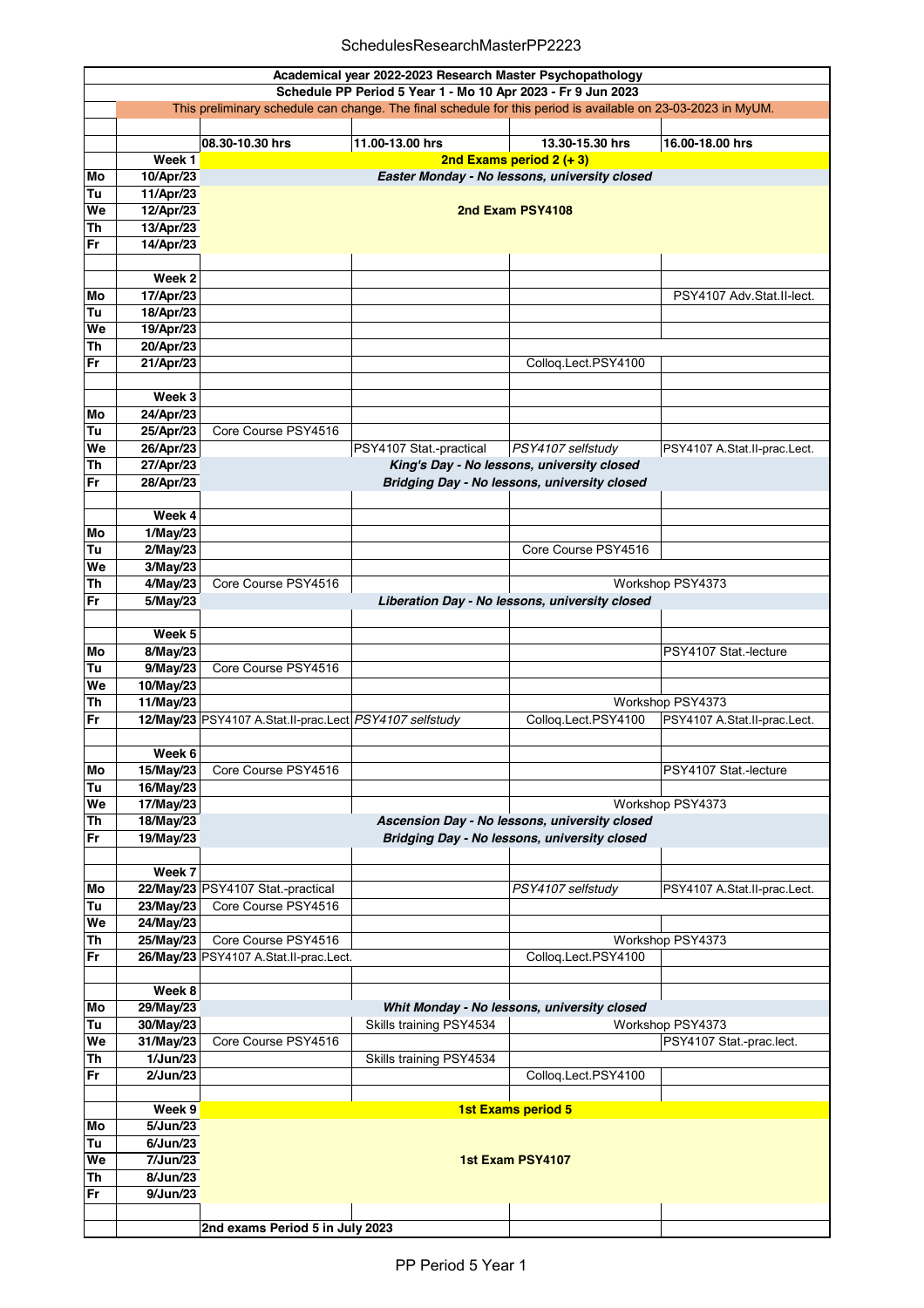|    | Academical year 2022-2023 Research Master Psychopathology                                                    |                  |                                  |                          |                          |  |  |  |
|----|--------------------------------------------------------------------------------------------------------------|------------------|----------------------------------|--------------------------|--------------------------|--|--|--|
|    | Schedule PP Period 6 Year 1 - Mo 12 Jun 2023 - Fr 14 Jul 2023                                                |                  |                                  |                          |                          |  |  |  |
|    | This preliminary schedule can change. The final schedule for this period is available on 25-05-2023 in MyUM. |                  |                                  |                          |                          |  |  |  |
|    |                                                                                                              |                  |                                  |                          |                          |  |  |  |
|    |                                                                                                              | 08.30-10.30 hrs  | 11.00-13.00 hrs                  | 13.30-15.30 hrs          | 16.00-18.00 hrs          |  |  |  |
|    | Week 1                                                                                                       |                  |                                  |                          |                          |  |  |  |
| Mo | 12/Jun/23                                                                                                    |                  |                                  |                          | Reserved for infosession |  |  |  |
| Tu | 13/Jun/23                                                                                                    |                  | Workshop PSY4335 (NP) 8.30-13.00 | Core Course PSY4520      | <b>PSY4114L</b>          |  |  |  |
| We | 14/Jun/23                                                                                                    |                  | Workshop PSY4335 (NP) 8.30-13.00 |                          | Workshop PSY4114         |  |  |  |
| Th | 15/Jun/23                                                                                                    |                  | Workshop PSY4335 (NP) 8.30-13.00 |                          | Core Course PSY4520      |  |  |  |
| Fr | 16/Jun/23                                                                                                    |                  |                                  |                          | Workshop PSY4114         |  |  |  |
|    |                                                                                                              |                  |                                  |                          |                          |  |  |  |
|    | Week 2                                                                                                       |                  |                                  |                          |                          |  |  |  |
| Mo | 19/Jun/23                                                                                                    |                  | Workshop PSY4371                 |                          | Core Course PSY4520      |  |  |  |
| Tu | 20/Jun/23                                                                                                    |                  |                                  | Skills train. PSY4534    |                          |  |  |  |
| We | 21/Jun/23                                                                                                    |                  | Workshop PSY4371                 |                          |                          |  |  |  |
| Th | 22/Jun/23                                                                                                    |                  |                                  |                          | Core Course PSY4520      |  |  |  |
| Fr | 23/Jun/23                                                                                                    |                  |                                  | Collog.Lect.PSY4100      |                          |  |  |  |
|    |                                                                                                              |                  |                                  |                          |                          |  |  |  |
|    | Week 3                                                                                                       |                  |                                  |                          |                          |  |  |  |
| Mo | 26/Jun/23                                                                                                    |                  | Workshop PSY4371                 |                          | Core Course PSY4520      |  |  |  |
| Tu | 27/Jun/23                                                                                                    |                  |                                  |                          |                          |  |  |  |
| We | 28/Jun/23                                                                                                    |                  | Workshop PSY4371                 |                          |                          |  |  |  |
| Th | 29/Jun/23                                                                                                    |                  |                                  |                          | Core Course PSY4520      |  |  |  |
| Fr | 30/Jun/23                                                                                                    |                  |                                  |                          |                          |  |  |  |
|    |                                                                                                              |                  |                                  |                          |                          |  |  |  |
|    | Week 4                                                                                                       |                  |                                  | 1st Exams period 6       |                          |  |  |  |
| Mo | 3/Jul/23                                                                                                     |                  |                                  |                          |                          |  |  |  |
| Tu | 4/Jul/23                                                                                                     |                  |                                  |                          |                          |  |  |  |
| We | 5/Jul/23                                                                                                     |                  |                                  |                          |                          |  |  |  |
| Th | 6/Jul/23                                                                                                     |                  |                                  |                          |                          |  |  |  |
| Fr | 7/Jul/23                                                                                                     |                  |                                  |                          |                          |  |  |  |
|    |                                                                                                              |                  |                                  |                          |                          |  |  |  |
|    | Week 5                                                                                                       |                  |                                  | 2nd Exams period $4 + 5$ |                          |  |  |  |
| Mo | 10/Jul/23                                                                                                    |                  |                                  |                          |                          |  |  |  |
| Tu | 11/Jul/23                                                                                                    |                  |                                  | 2nd Exam PSY4514         |                          |  |  |  |
| We | 12/Jul/23                                                                                                    | 2nd Exam PSY4435 |                                  |                          |                          |  |  |  |
| Th | 13/Jul/23                                                                                                    | 2nd Exam PSY4107 |                                  |                          |                          |  |  |  |
| Fr | 14/Jul/23                                                                                                    |                  |                                  |                          |                          |  |  |  |
|    |                                                                                                              |                  |                                  |                          |                          |  |  |  |
|    | 2nd exams period 6 in beginning of august?                                                                   |                  |                                  |                          |                          |  |  |  |